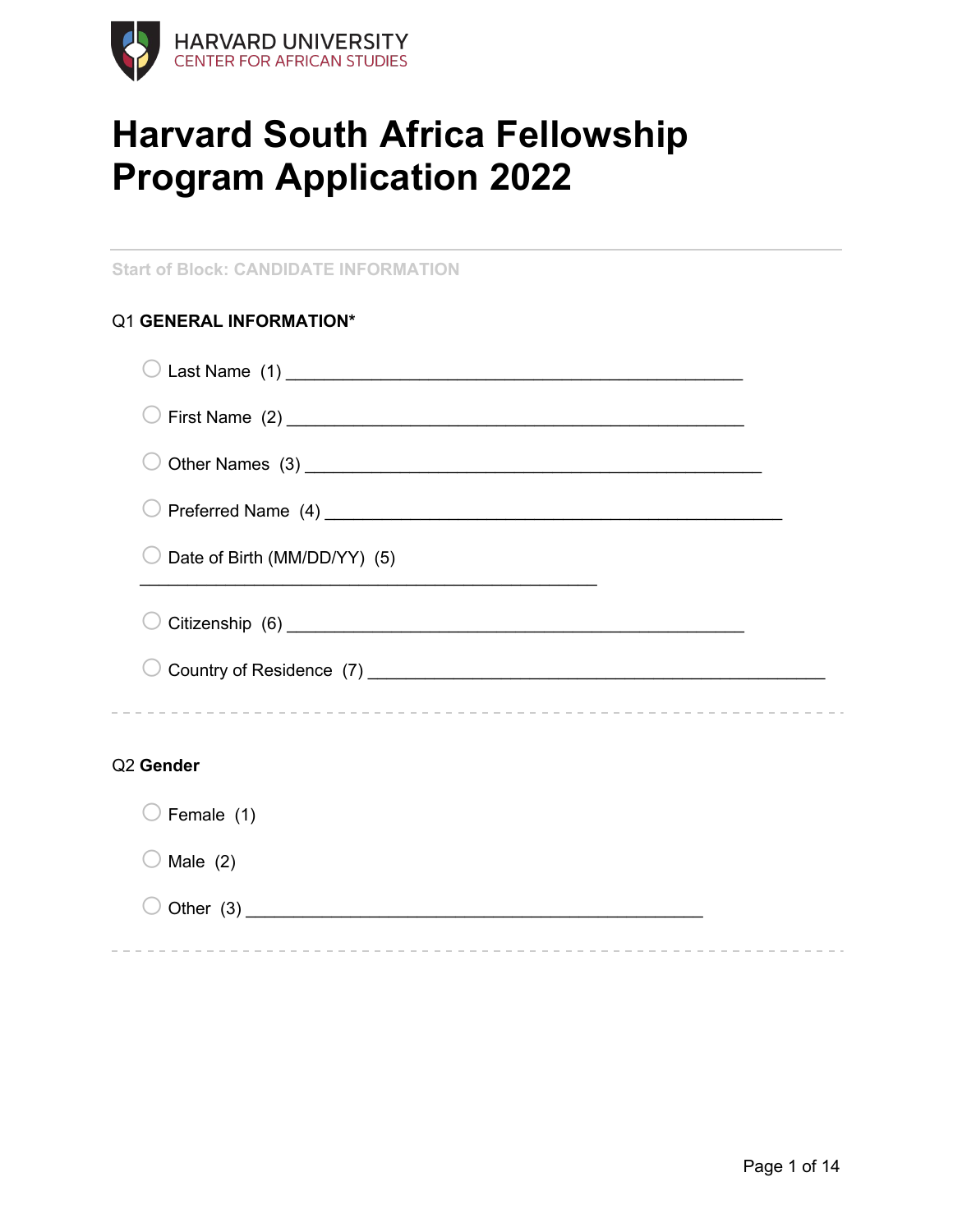Q3 **CONTACT INFORMATION** (Please notify us immediately if this address changes. Please include the postal code).\*

| Mailing Address (1)                                                                                   |  |
|-------------------------------------------------------------------------------------------------------|--|
| Mobile Phone Number (2)                                                                               |  |
| Preferred Email Address (3)                                                                           |  |
| Permanent Email Address (5)                                                                           |  |
|                                                                                                       |  |
| Q4 HOW DID YOU HEAR ABOUT THIS PROGRAM? PLEASE WRITE THE NAME OF THE<br>SOURCE IN THE SPACE PROVIDED. |  |

| Center for African Studies Website (1)                            |
|-------------------------------------------------------------------|
| HSAFP Alumnus (2)                                                 |
| Other Harvard Contact (3)                                         |
| Other (Radio, Newspaper, Office Bulletin, Social Media, etc). (4) |
|                                                                   |

## Q5 **PROPOSED COURSE OF STUDY AT HARVARD UNIVERSITY\***

Select the program below that is most compatible with your career goals and academic experience. If you are invited to apply to Harvard University as a Harvard South Africa Fellow, you will have to apply and be admitted into this program, or the fellowship will be void. A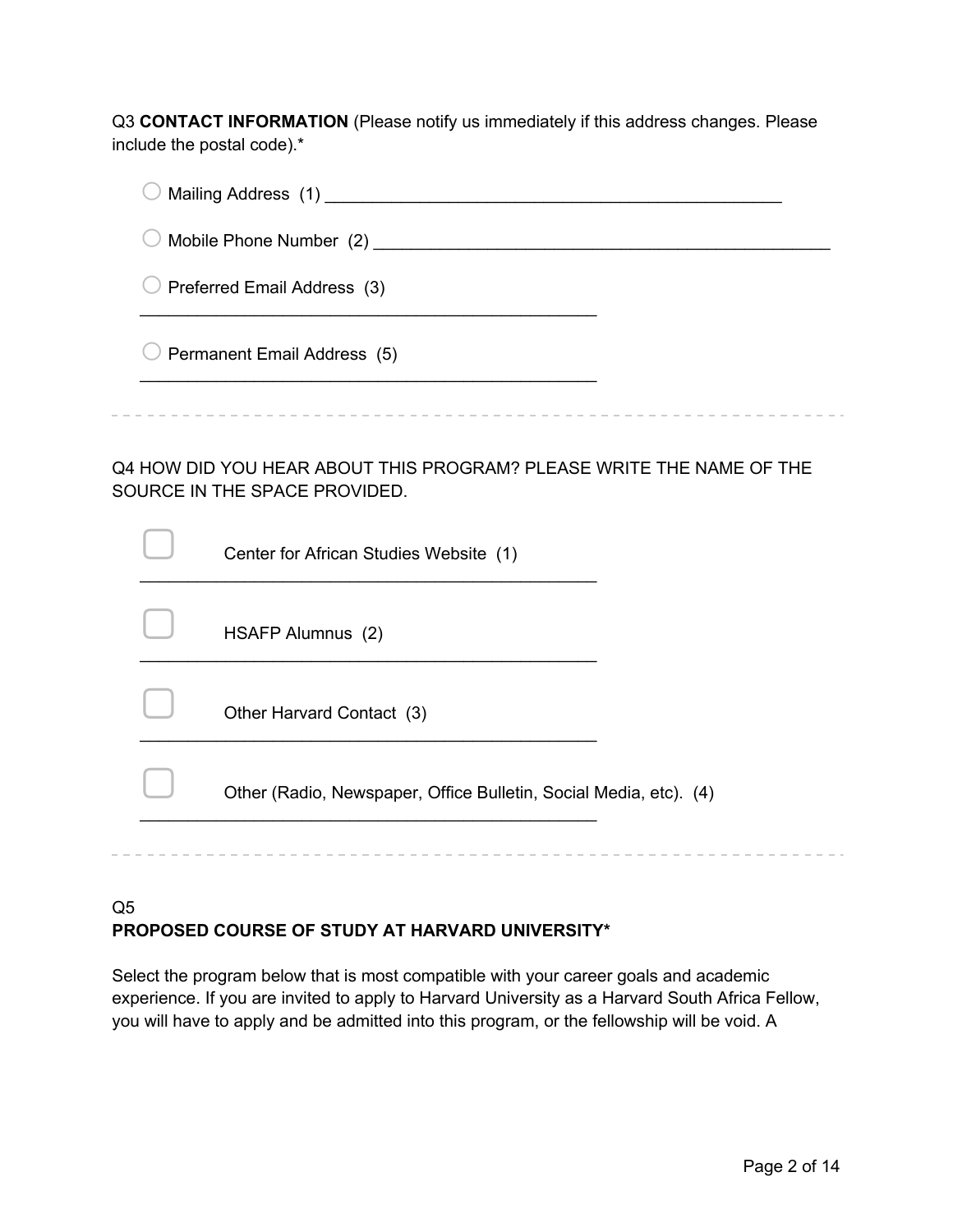complete list of eligible programs is available in the accompanying informational materials. Please Check Below. https://africa.harvard.edu/admission-harvard

 $\bigcirc$  Mid-Career/MPA  $\omega$  HKS (1)

 $\bigcirc$  LLM @HLS (2)

 $\bigcirc$  MPH-45 @HSPH (3)

 $\bigcirc$  Visiting Fellow @ GSAS (Non-degree) (4)

 $\bigcirc$  Special Student @ GSAS (Non-degree) (5)

 $\bigcirc$  AMP  $\textcircled{a}$  HBS (Non-degree) (6)

 $\bigcirc$  GMP @HBS (Non-degree) (7)

 $\bigcirc$  PLD  $\omega$  HBS (Non-degree) (8)

# Q6

## **ACADEMIC, LEADERSHIP, PROFESSIONAL HONORS, AND AWARDS:**

Please list your school, community, social, or other public contributions to date, including positions held and awards or prizes.

 $\mathcal{L}_\text{max} = \mathcal{L}_\text{max} = \mathcal{L}_\text{max} = \mathcal{L}_\text{max} = \mathcal{L}_\text{max} = \mathcal{L}_\text{max} = \mathcal{L}_\text{max} = \mathcal{L}_\text{max} = \mathcal{L}_\text{max} = \mathcal{L}_\text{max} = \mathcal{L}_\text{max} = \mathcal{L}_\text{max} = \mathcal{L}_\text{max} = \mathcal{L}_\text{max} = \mathcal{L}_\text{max} = \mathcal{L}_\text{max} = \mathcal{L}_\text{max} = \mathcal{L}_\text{max} = \mathcal{$ 

 $\mathcal{L}_\text{max} = \mathcal{L}_\text{max} = \mathcal{L}_\text{max} = \mathcal{L}_\text{max} = \mathcal{L}_\text{max} = \mathcal{L}_\text{max} = \mathcal{L}_\text{max} = \mathcal{L}_\text{max} = \mathcal{L}_\text{max} = \mathcal{L}_\text{max} = \mathcal{L}_\text{max} = \mathcal{L}_\text{max} = \mathcal{L}_\text{max} = \mathcal{L}_\text{max} = \mathcal{L}_\text{max} = \mathcal{L}_\text{max} = \mathcal{L}_\text{max} = \mathcal{L}_\text{max} = \mathcal{$ 

 $\mathcal{L}_\text{max} = \mathcal{L}_\text{max} = \mathcal{L}_\text{max} = \mathcal{L}_\text{max} = \mathcal{L}_\text{max} = \mathcal{L}_\text{max} = \mathcal{L}_\text{max} = \mathcal{L}_\text{max} = \mathcal{L}_\text{max} = \mathcal{L}_\text{max} = \mathcal{L}_\text{max} = \mathcal{L}_\text{max} = \mathcal{L}_\text{max} = \mathcal{L}_\text{max} = \mathcal{L}_\text{max} = \mathcal{L}_\text{max} = \mathcal{L}_\text{max} = \mathcal{L}_\text{max} = \mathcal{$  $\mathcal{L}_\text{max} = \mathcal{L}_\text{max} = \mathcal{L}_\text{max} = \mathcal{L}_\text{max} = \mathcal{L}_\text{max} = \mathcal{L}_\text{max} = \mathcal{L}_\text{max} = \mathcal{L}_\text{max} = \mathcal{L}_\text{max} = \mathcal{L}_\text{max} = \mathcal{L}_\text{max} = \mathcal{L}_\text{max} = \mathcal{L}_\text{max} = \mathcal{L}_\text{max} = \mathcal{L}_\text{max} = \mathcal{L}_\text{max} = \mathcal{L}_\text{max} = \mathcal{L}_\text{max} = \mathcal{$  $\mathcal{L}_\text{max} = \mathcal{L}_\text{max} = \mathcal{L}_\text{max} = \mathcal{L}_\text{max} = \mathcal{L}_\text{max} = \mathcal{L}_\text{max} = \mathcal{L}_\text{max} = \mathcal{L}_\text{max} = \mathcal{L}_\text{max} = \mathcal{L}_\text{max} = \mathcal{L}_\text{max} = \mathcal{L}_\text{max} = \mathcal{L}_\text{max} = \mathcal{L}_\text{max} = \mathcal{L}_\text{max} = \mathcal{L}_\text{max} = \mathcal{L}_\text{max} = \mathcal{L}_\text{max} = \mathcal{$ 

Q7, **HAVE YOU STUDIED OR WORKED OUTSIDE OF SOUTH AFRICA? If so, please include dates, location, and program(s) pursued? \***

 $\mathcal{L}_\text{max} = \mathcal{L}_\text{max} = \mathcal{L}_\text{max} = \mathcal{L}_\text{max} = \mathcal{L}_\text{max} = \mathcal{L}_\text{max} = \mathcal{L}_\text{max} = \mathcal{L}_\text{max} = \mathcal{L}_\text{max} = \mathcal{L}_\text{max} = \mathcal{L}_\text{max} = \mathcal{L}_\text{max} = \mathcal{L}_\text{max} = \mathcal{L}_\text{max} = \mathcal{L}_\text{max} = \mathcal{L}_\text{max} = \mathcal{L}_\text{max} = \mathcal{L}_\text{max} = \mathcal{$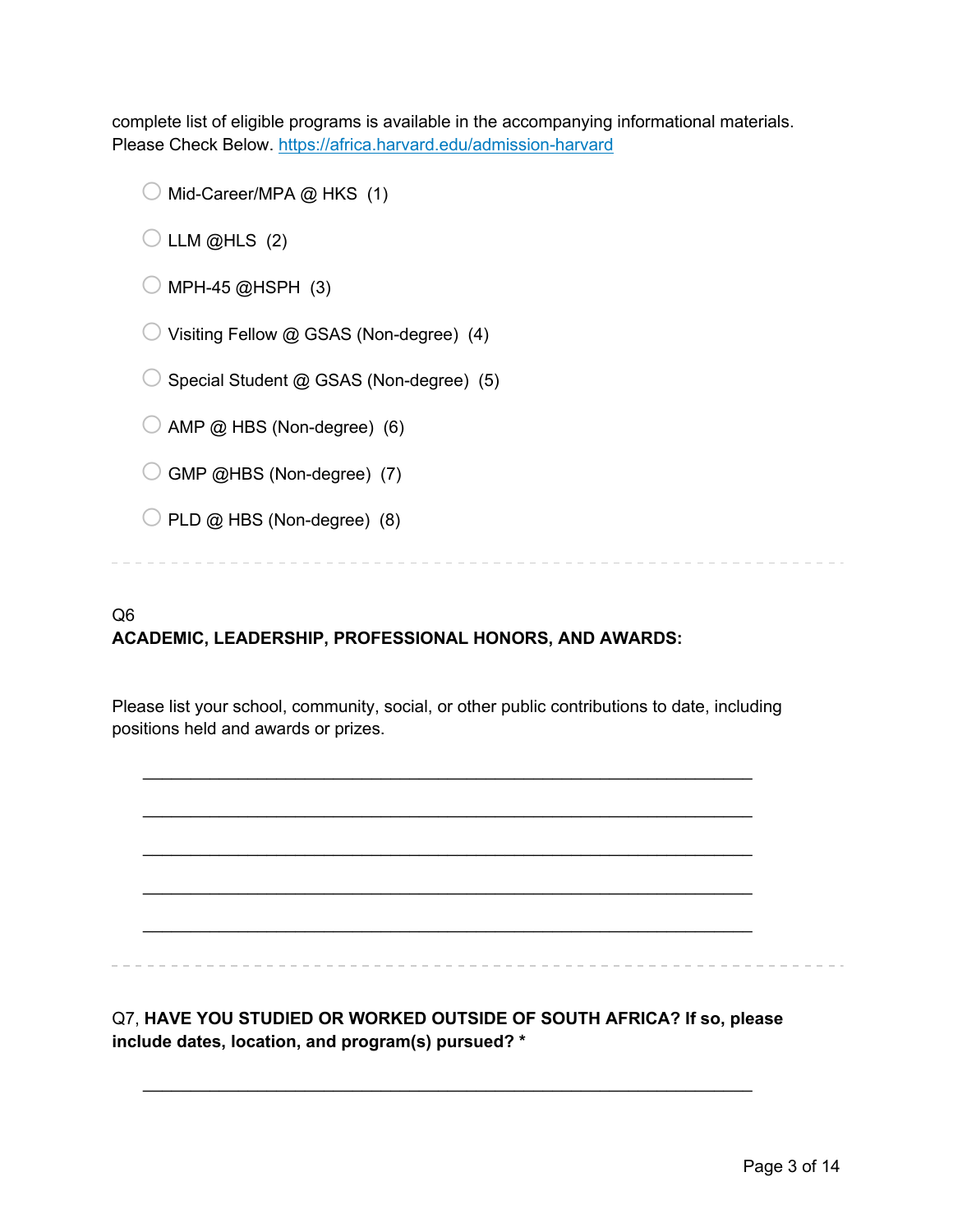|--|

**Start of Block: EDUCATION/HIGHEST QUALIFICATION**

#### Q8 **EDUCATION HISTORY:**

Complete the Educational history below including all necessary details requested. Any additional information can be included in your CV.

 $\mathcal{L}_\text{max} = \mathcal{L}_\text{max} = \mathcal{L}_\text{max} = \mathcal{L}_\text{max} = \mathcal{L}_\text{max} = \mathcal{L}_\text{max} = \mathcal{L}_\text{max} = \mathcal{L}_\text{max} = \mathcal{L}_\text{max} = \mathcal{L}_\text{max} = \mathcal{L}_\text{max} = \mathcal{L}_\text{max} = \mathcal{L}_\text{max} = \mathcal{L}_\text{max} = \mathcal{L}_\text{max} = \mathcal{L}_\text{max} = \mathcal{L}_\text{max} = \mathcal{L}_\text{max} = \mathcal{$ 

 $\mathcal{L}_\text{max} = \mathcal{L}_\text{max} = \mathcal{L}_\text{max} = \mathcal{L}_\text{max} = \mathcal{L}_\text{max} = \mathcal{L}_\text{max} = \mathcal{L}_\text{max} = \mathcal{L}_\text{max} = \mathcal{L}_\text{max} = \mathcal{L}_\text{max} = \mathcal{L}_\text{max} = \mathcal{L}_\text{max} = \mathcal{L}_\text{max} = \mathcal{L}_\text{max} = \mathcal{L}_\text{max} = \mathcal{L}_\text{max} = \mathcal{L}_\text{max} = \mathcal{L}_\text{max} = \mathcal{$ 

 $\mathcal{L}_\text{max} = \mathcal{L}_\text{max} = \mathcal{L}_\text{max} = \mathcal{L}_\text{max} = \mathcal{L}_\text{max} = \mathcal{L}_\text{max} = \mathcal{L}_\text{max} = \mathcal{L}_\text{max} = \mathcal{L}_\text{max} = \mathcal{L}_\text{max} = \mathcal{L}_\text{max} = \mathcal{L}_\text{max} = \mathcal{L}_\text{max} = \mathcal{L}_\text{max} = \mathcal{L}_\text{max} = \mathcal{L}_\text{max} = \mathcal{L}_\text{max} = \mathcal{L}_\text{max} = \mathcal{$ 

 $\mathcal{L}_\text{max} = \mathcal{L}_\text{max} = \mathcal{L}_\text{max} = \mathcal{L}_\text{max} = \mathcal{L}_\text{max} = \mathcal{L}_\text{max} = \mathcal{L}_\text{max} = \mathcal{L}_\text{max} = \mathcal{L}_\text{max} = \mathcal{L}_\text{max} = \mathcal{L}_\text{max} = \mathcal{L}_\text{max} = \mathcal{L}_\text{max} = \mathcal{L}_\text{max} = \mathcal{L}_\text{max} = \mathcal{L}_\text{max} = \mathcal{L}_\text{max} = \mathcal{L}_\text{max} = \mathcal{$ 

## 8:1 **High School (Matric)\***

| $\bigcirc$ Name of School (1)          |  |
|----------------------------------------|--|
| $\bigcirc$ Year Attained (2)           |  |
| $\bigcirc$ Matric Average Attained (3) |  |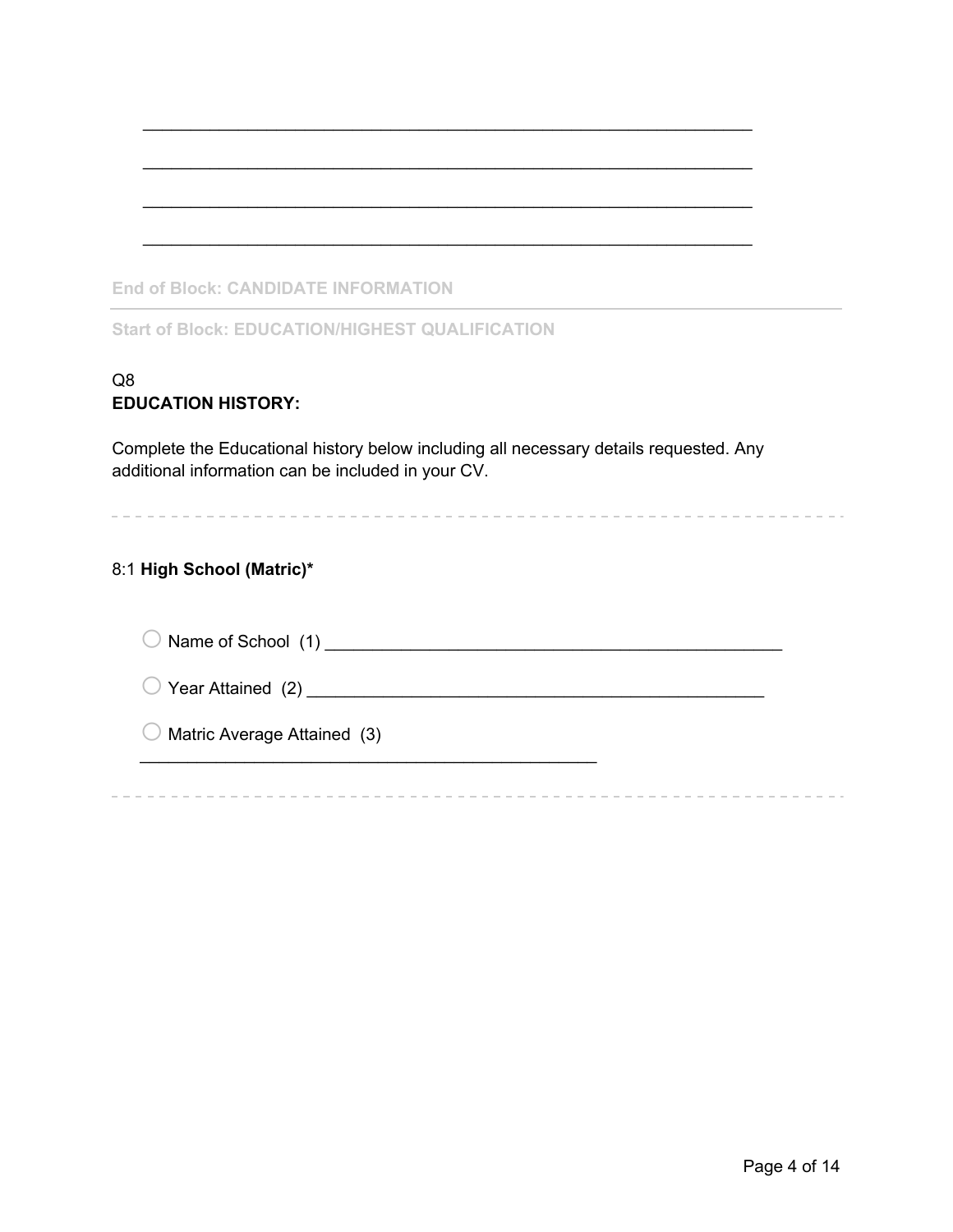# 8:2 **Education/Highest Professional Qualification\***

| $\bigcirc$ Field of Study, Degree/Diploma: (You will be required to upload Transcript/Academic<br>Record in the uploads section) (5) |
|--------------------------------------------------------------------------------------------------------------------------------------|
| <u> 2002 - Jan James James James James James James James James James James James James James James James James J</u>                 |
|                                                                                                                                      |
| 8:3 Education/Other Professional Qualification                                                                                       |
|                                                                                                                                      |
|                                                                                                                                      |
|                                                                                                                                      |
|                                                                                                                                      |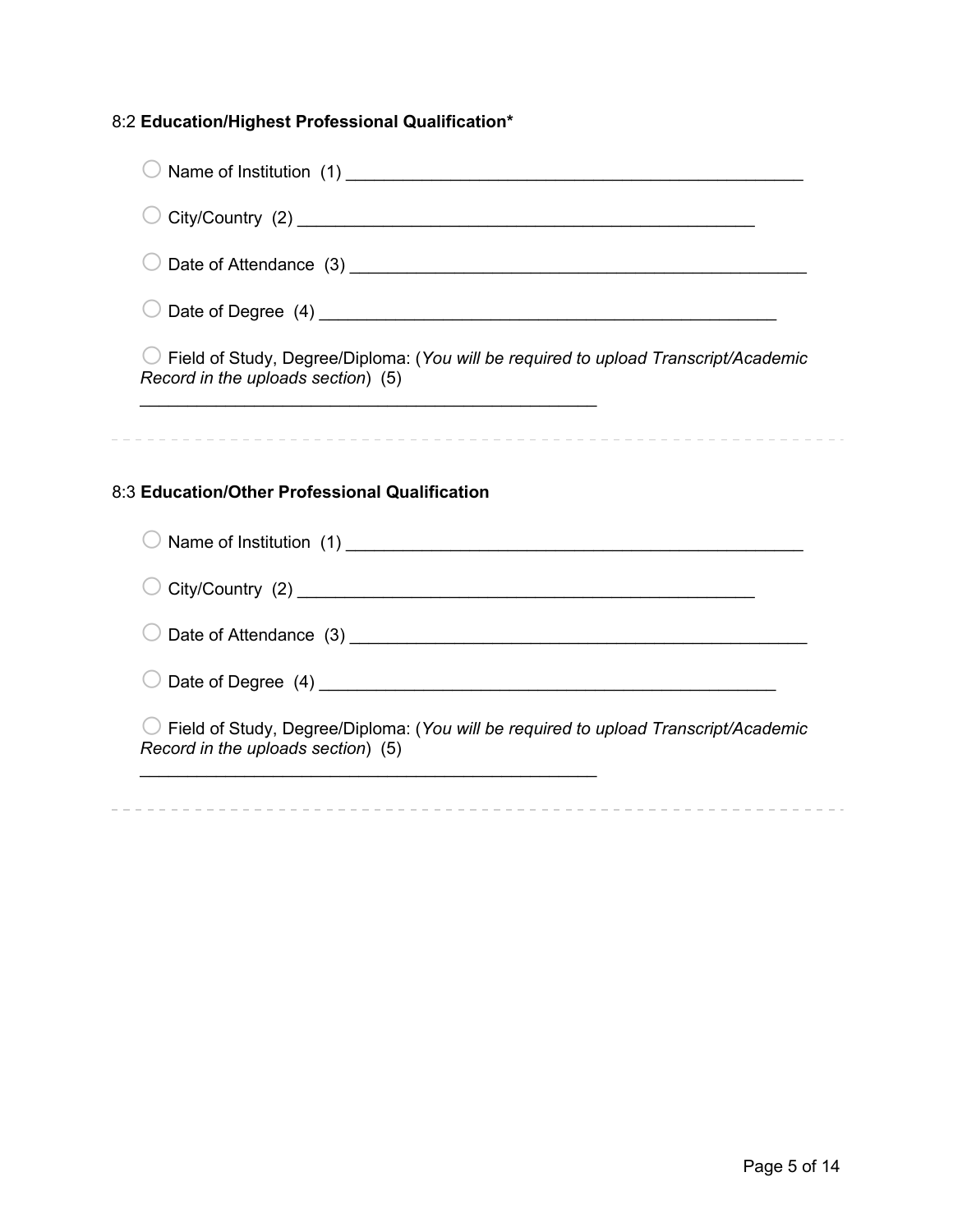#### 8:4 **Education/Other Professional Qualification**

| Field of Study, Degree/Diploma: (You will be required to upload Transcript/Academic<br>Record in the uploads section) (5) |  |
|---------------------------------------------------------------------------------------------------------------------------|--|
|                                                                                                                           |  |

**End of Block: EDUCATION/HIGHEST QUALIFICATION**

**Start of Block: WORK EXPERIENCE**

### Q:9 **WORK HISTORY**

Please list your positions in reverse chronological order, starting with your current employer. If all positions are in the same company, please give the major promotional sequence. Any additional information can be listed in your CV.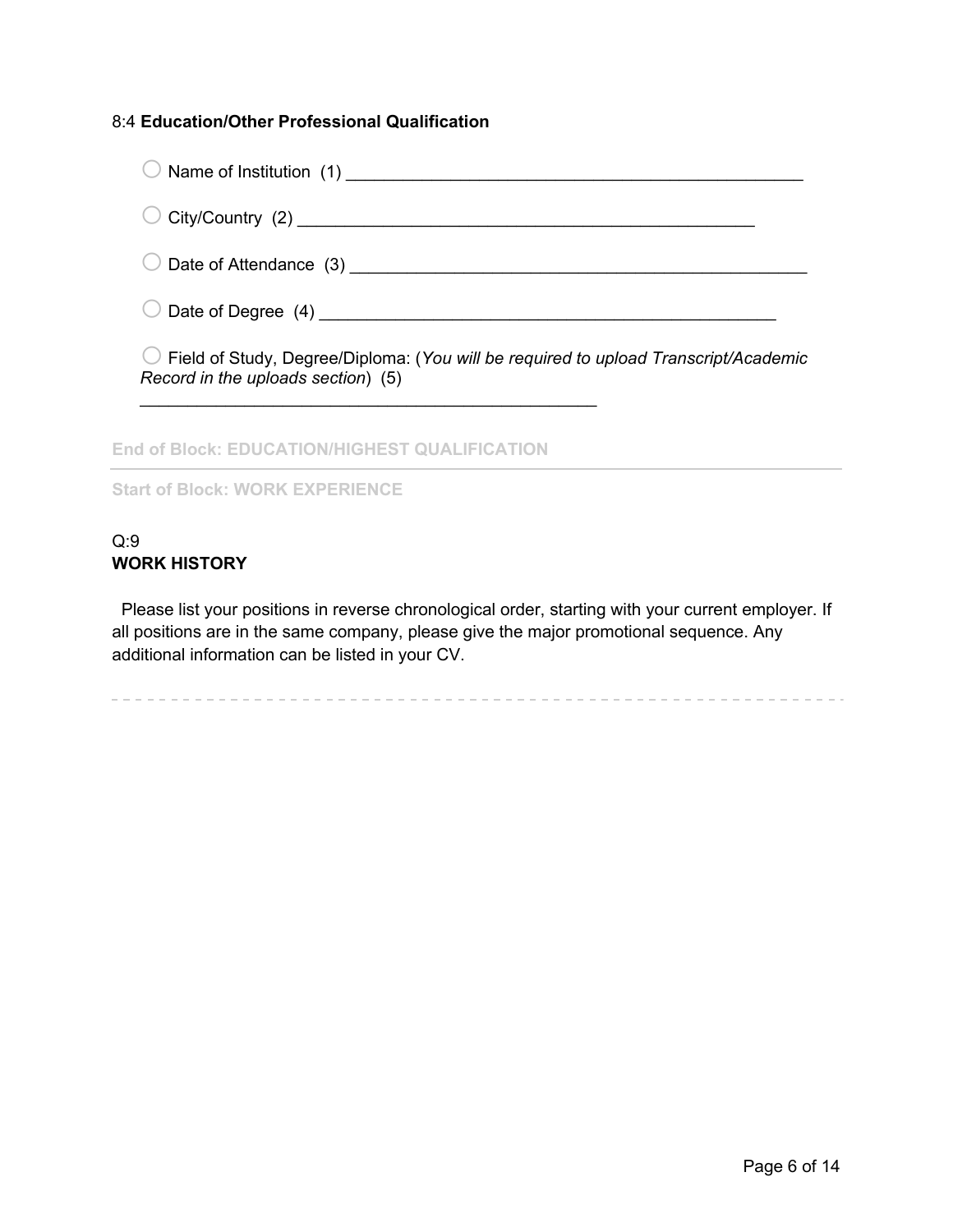## 9:1 **Work History 1**

| Name of Company/Organization: (1)      |  |
|----------------------------------------|--|
| Company/Organization Address: (2)      |  |
| Company/Organization Phone number: (3) |  |
| Company/Organization Website: (4)      |  |
|                                        |  |
| From(Year/Month): To (Year/Month): (6) |  |
| Responsibilities: (7)                  |  |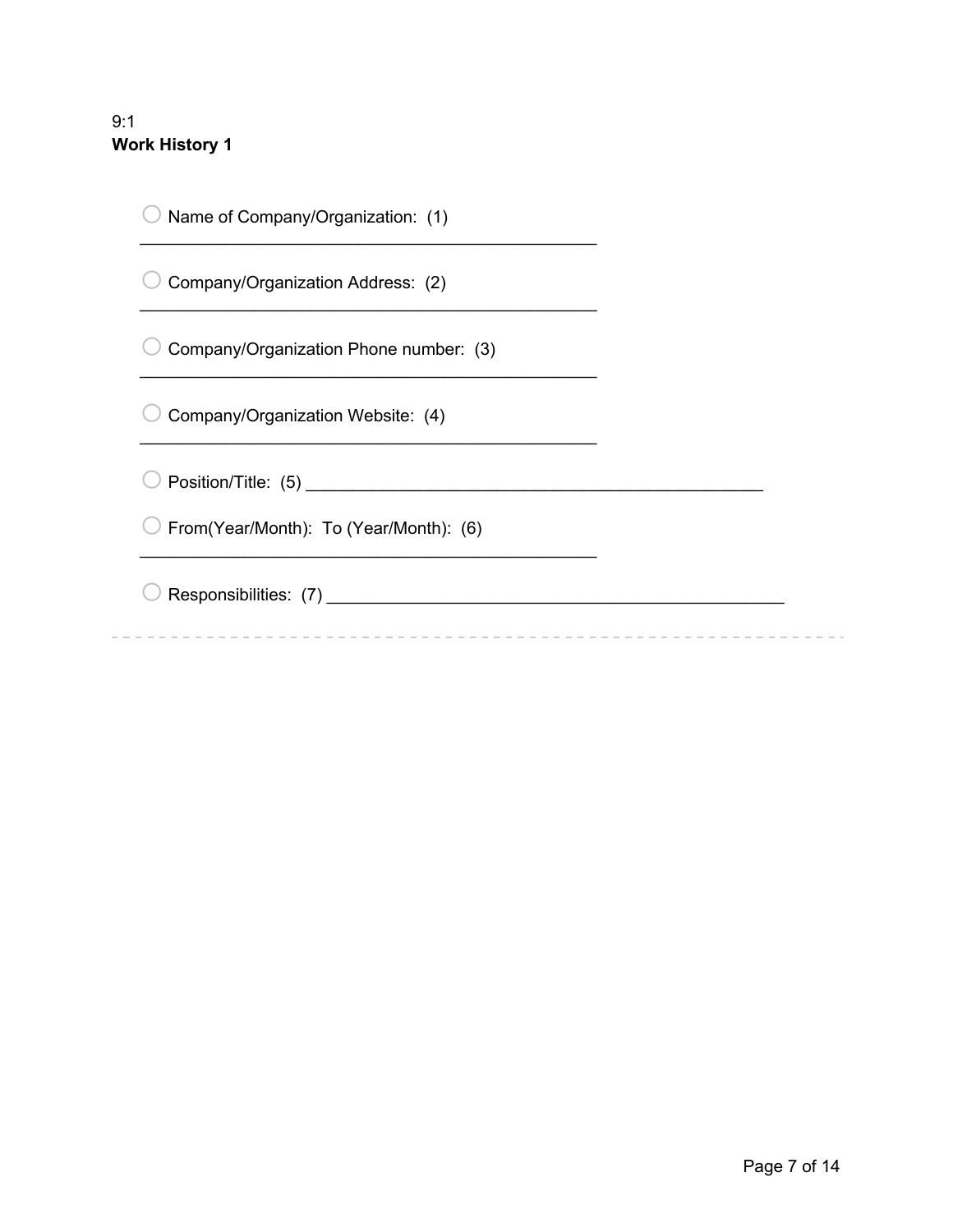## 9:2 **Work History 2**

| Name of Company/Organization: (1)      |  |
|----------------------------------------|--|
| Company/Organization Address: (2)      |  |
| Company/Organization Phone number: (3) |  |
| Company/Organization Website: (4)      |  |
|                                        |  |
| From(Year/Month): To (Year/Month): (6) |  |
| Responsibilities: (7)                  |  |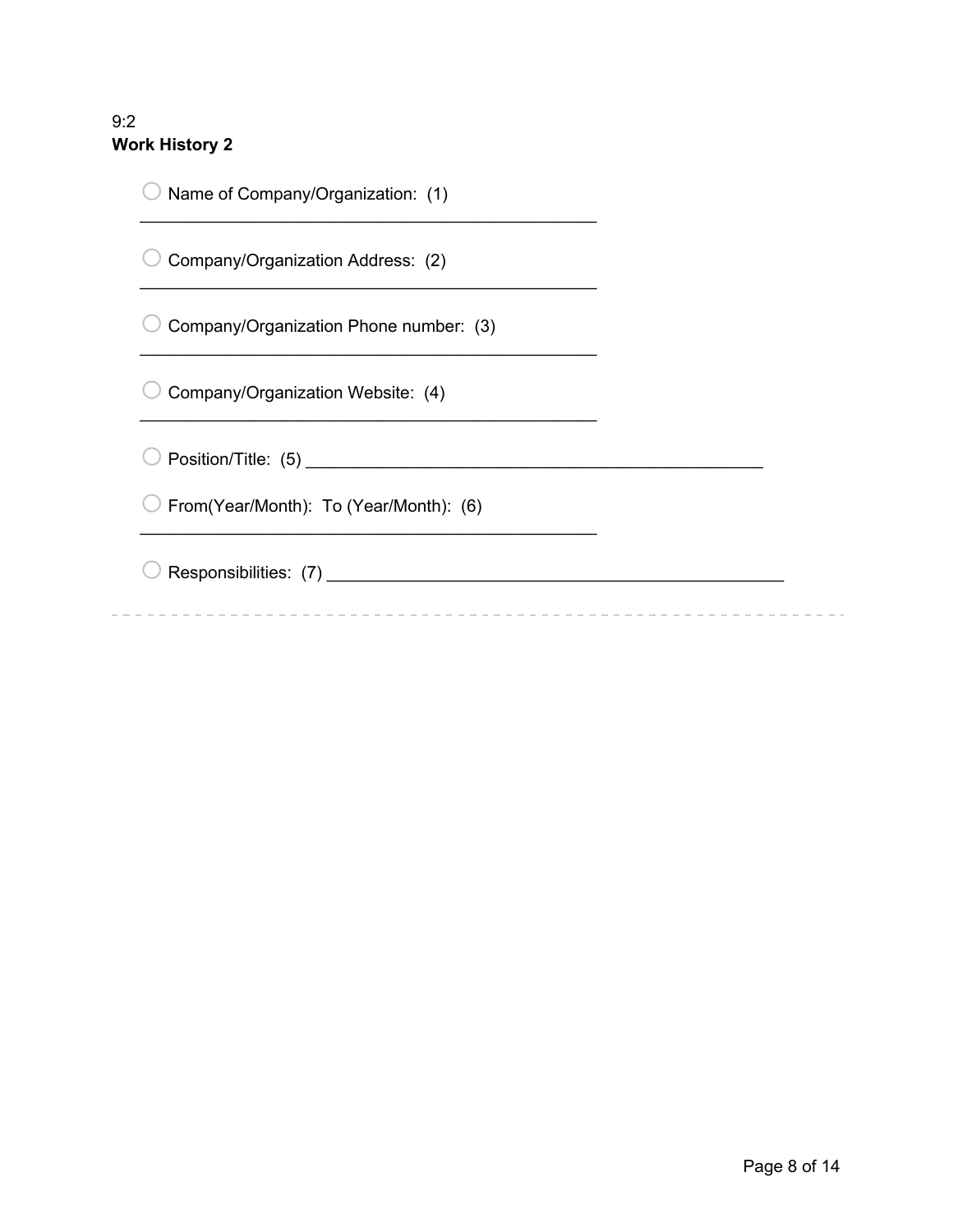### 9:3 **Work History 3**

| Name of Company/Organization: (1)      |  |
|----------------------------------------|--|
| Company/Organization Address: (2)      |  |
| Company/Organization Phone number: (3) |  |
| Company/Organization Website: (4)      |  |
|                                        |  |
| From(Year/Month): To (Year/Month): (6) |  |
| Responsibilities: (7)                  |  |
| <b>End of Block: WORK EXPERIENCE</b>   |  |

#### **Start of Block: SHORT ANSWERS**

#### Q:10

SHORT ANSWERS: Ideal candidates for the HSAFP fellowship are those who seek to model ethical leadership, knowledge sharing and serve as a resource to improve and transform their communities and South Africa. We recommend you write your short answers in a word processor (e.g., Word, Google Docs). Cut and paste when done. (Each answer should not be more than 250 words. The system does not track word limits. Candidates are responsible for ensuring their answers are 250 words or less. Responses longer than 250 words will not be considered).

10:1 Describe what ethical leadership means to you and why ethical leadership is important in the context of South Africa.

 $\mathcal{L}_\text{max} = \mathcal{L}_\text{max} = \mathcal{L}_\text{max} = \mathcal{L}_\text{max} = \mathcal{L}_\text{max} = \mathcal{L}_\text{max} = \mathcal{L}_\text{max} = \mathcal{L}_\text{max} = \mathcal{L}_\text{max} = \mathcal{L}_\text{max} = \mathcal{L}_\text{max} = \mathcal{L}_\text{max} = \mathcal{L}_\text{max} = \mathcal{L}_\text{max} = \mathcal{L}_\text{max} = \mathcal{L}_\text{max} = \mathcal{L}_\text{max} = \mathcal{L}_\text{max} = \mathcal{$ 

 $\mathcal{L}_\text{max} = \mathcal{L}_\text{max} = \mathcal{L}_\text{max} = \mathcal{L}_\text{max} = \mathcal{L}_\text{max} = \mathcal{L}_\text{max} = \mathcal{L}_\text{max} = \mathcal{L}_\text{max} = \mathcal{L}_\text{max} = \mathcal{L}_\text{max} = \mathcal{L}_\text{max} = \mathcal{L}_\text{max} = \mathcal{L}_\text{max} = \mathcal{L}_\text{max} = \mathcal{L}_\text{max} = \mathcal{L}_\text{max} = \mathcal{L}_\text{max} = \mathcal{L}_\text{max} = \mathcal{$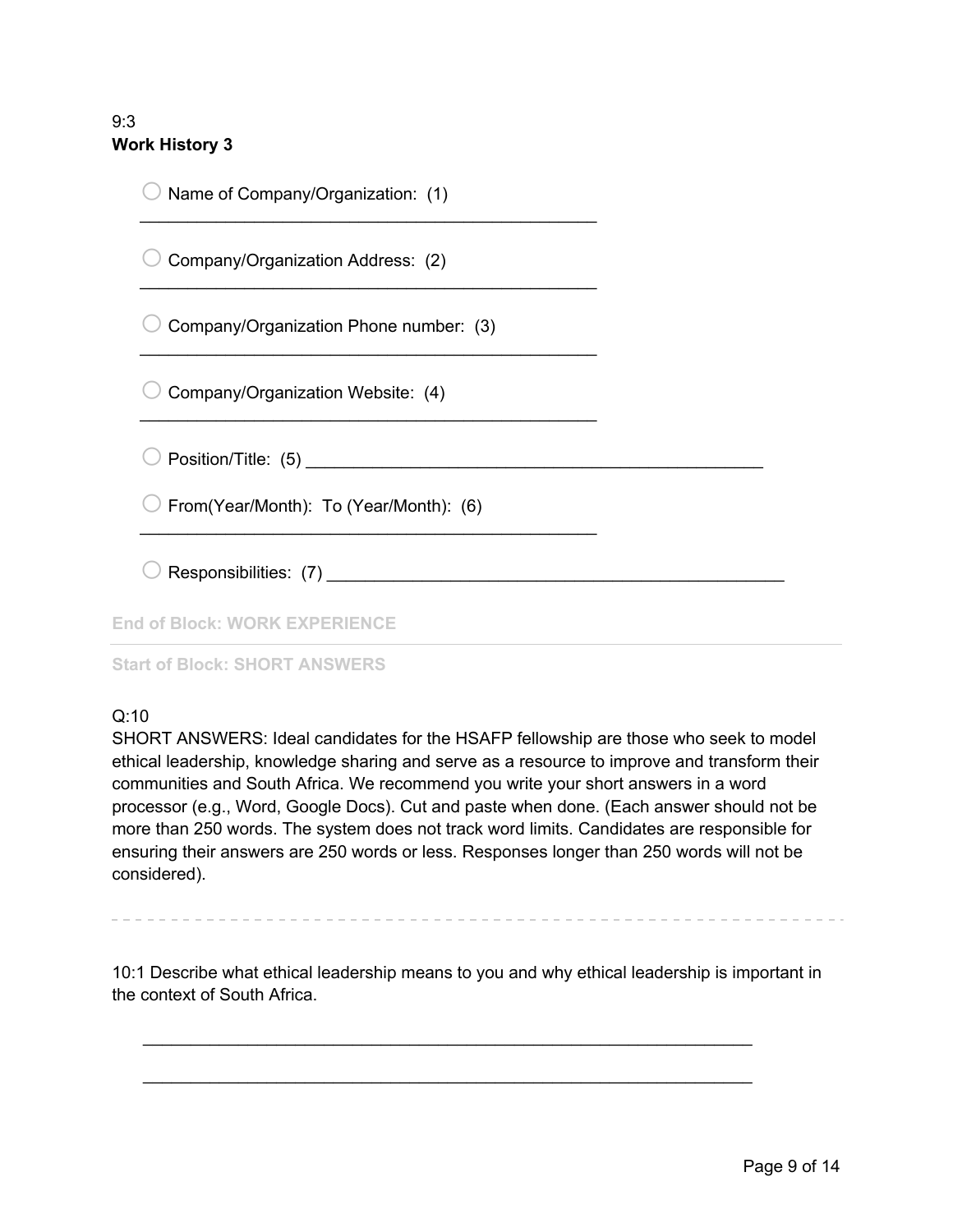10:2 Comment on a time when you have demonstrated ethical leadership.

10:3 Describe a time in which you have demonstrated resilience in your education or professional life.

10:4 Describe your motivation and rationale for applying to this Fellowship.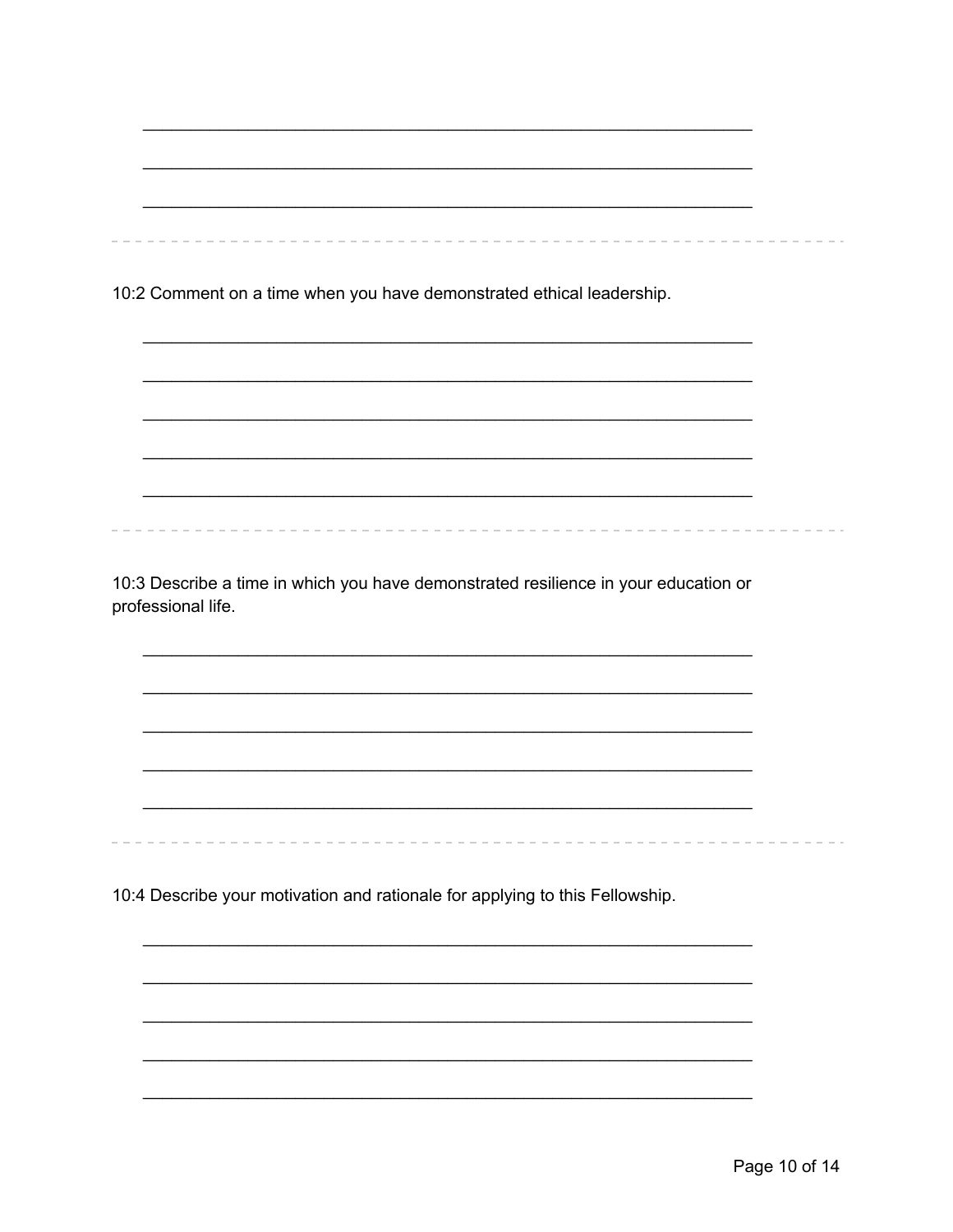10:5 Describe your financial need for the program.

**End of Block: SHORT ANSWERS**

**Start of Block: FILES TO UPLOAD**

#### Q:11 **FILES TO UPLOAD**

**Upload the following documents only: CV, TRANSCRIPTS, ACADEMIC ESSAY, and PERSONAL STATEMENT below:** Submit transcripts from all post-secondary institutions you have attended. Transcripts must be submitted in their requisite tabs on each upload section. Transcripts must show the grades and course titles for all your post-secondary coursework.

 $\mathcal{L}_\text{max} = \mathcal{L}_\text{max} = \mathcal{L}_\text{max} = \mathcal{L}_\text{max} = \mathcal{L}_\text{max} = \mathcal{L}_\text{max} = \mathcal{L}_\text{max} = \mathcal{L}_\text{max} = \mathcal{L}_\text{max} = \mathcal{L}_\text{max} = \mathcal{L}_\text{max} = \mathcal{L}_\text{max} = \mathcal{L}_\text{max} = \mathcal{L}_\text{max} = \mathcal{L}_\text{max} = \mathcal{L}_\text{max} = \mathcal{L}_\text{max} = \mathcal{L}_\text{max} = \mathcal{$ 

 $\mathcal{L}_\text{max} = \mathcal{L}_\text{max} = \mathcal{L}_\text{max} = \mathcal{L}_\text{max} = \mathcal{L}_\text{max} = \mathcal{L}_\text{max} = \mathcal{L}_\text{max} = \mathcal{L}_\text{max} = \mathcal{L}_\text{max} = \mathcal{L}_\text{max} = \mathcal{L}_\text{max} = \mathcal{L}_\text{max} = \mathcal{L}_\text{max} = \mathcal{L}_\text{max} = \mathcal{L}_\text{max} = \mathcal{L}_\text{max} = \mathcal{L}_\text{max} = \mathcal{L}_\text{max} = \mathcal{$ 

 $\mathcal{L}_\text{max} = \mathcal{L}_\text{max} = \mathcal{L}_\text{max} = \mathcal{L}_\text{max} = \mathcal{L}_\text{max} = \mathcal{L}_\text{max} = \mathcal{L}_\text{max} = \mathcal{L}_\text{max} = \mathcal{L}_\text{max} = \mathcal{L}_\text{max} = \mathcal{L}_\text{max} = \mathcal{L}_\text{max} = \mathcal{L}_\text{max} = \mathcal{L}_\text{max} = \mathcal{L}_\text{max} = \mathcal{L}_\text{max} = \mathcal{L}_\text{max} = \mathcal{L}_\text{max} = \mathcal{$ 

 $\mathcal{L}_\text{max} = \mathcal{L}_\text{max} = \mathcal{L}_\text{max} = \mathcal{L}_\text{max} = \mathcal{L}_\text{max} = \mathcal{L}_\text{max} = \mathcal{L}_\text{max} = \mathcal{L}_\text{max} = \mathcal{L}_\text{max} = \mathcal{L}_\text{max} = \mathcal{L}_\text{max} = \mathcal{L}_\text{max} = \mathcal{L}_\text{max} = \mathcal{L}_\text{max} = \mathcal{L}_\text{max} = \mathcal{L}_\text{max} = \mathcal{L}_\text{max} = \mathcal{L}_\text{max} = \mathcal{$ 

 $*$ 11:1 Submit CV as a single PDF file 11:2 Submit 1st Degree Transcripts as a single PDF file 11:3 Submit 2nd Degree Transcripts as a single PDF file . . . . . . . . . . . . 11:4 Submit 3rd Degree Transcripts as a single PDF file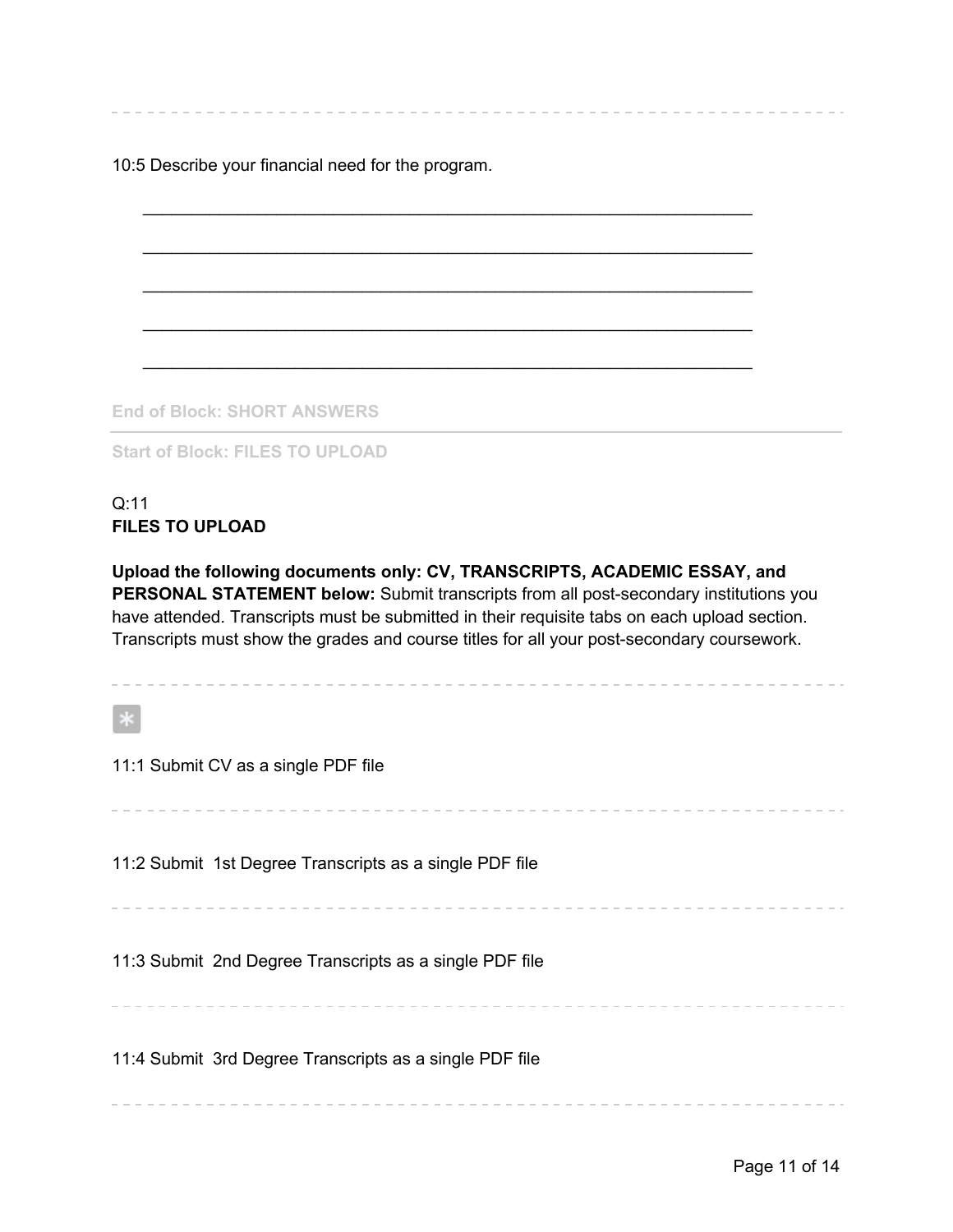#### 11:5 Submit Other Transcripts as a single PDF file

11:6 Submit Personal Statement as a single PDF file

11:7 Submit Academic Essay as a single PDF file

**End of Block: FILES TO UPLOAD**

#### **Start of Block: RECOMMENDATIONS**

#### Q:12

RECOMMENDATION LETTERS: Give the names and professional positions of two references who will write letters of recommendation on your behalf. Letters should be written by people who know you well or by people for whom you have worked in a professional capacity—not family or friends. Applicants for programs at HSPH, HKS, and HLS are strongly encouraged to include at least one reference from a professor or faculty member who is familiar with your academic work.

Applicants seeking admission into an Executive Education program should include a reference from a current employer. Applicants seeking admission into the GSAS programs should include a letter from their supervising professor or dean. Please type your reference's last name, first name. You will also need to supply their title, work address, and appropriate email address; please confirm that this email address is correct before submission.

Make sure you provide plenty of time for your references to write your letters. Ask them in advance so that they review all instructions including the deadline (April 30, 2022), on the website before completing their letter. Please ensure the email address of your reference is correct. After submitting your application, a **RECOMMENDATION FORM AND LETTER** will be sent as a link to your reference for submission of your letter of recommendation. Queries regarding submission of the letter of recommendation should be emailed to: africaoffice@harvard.edu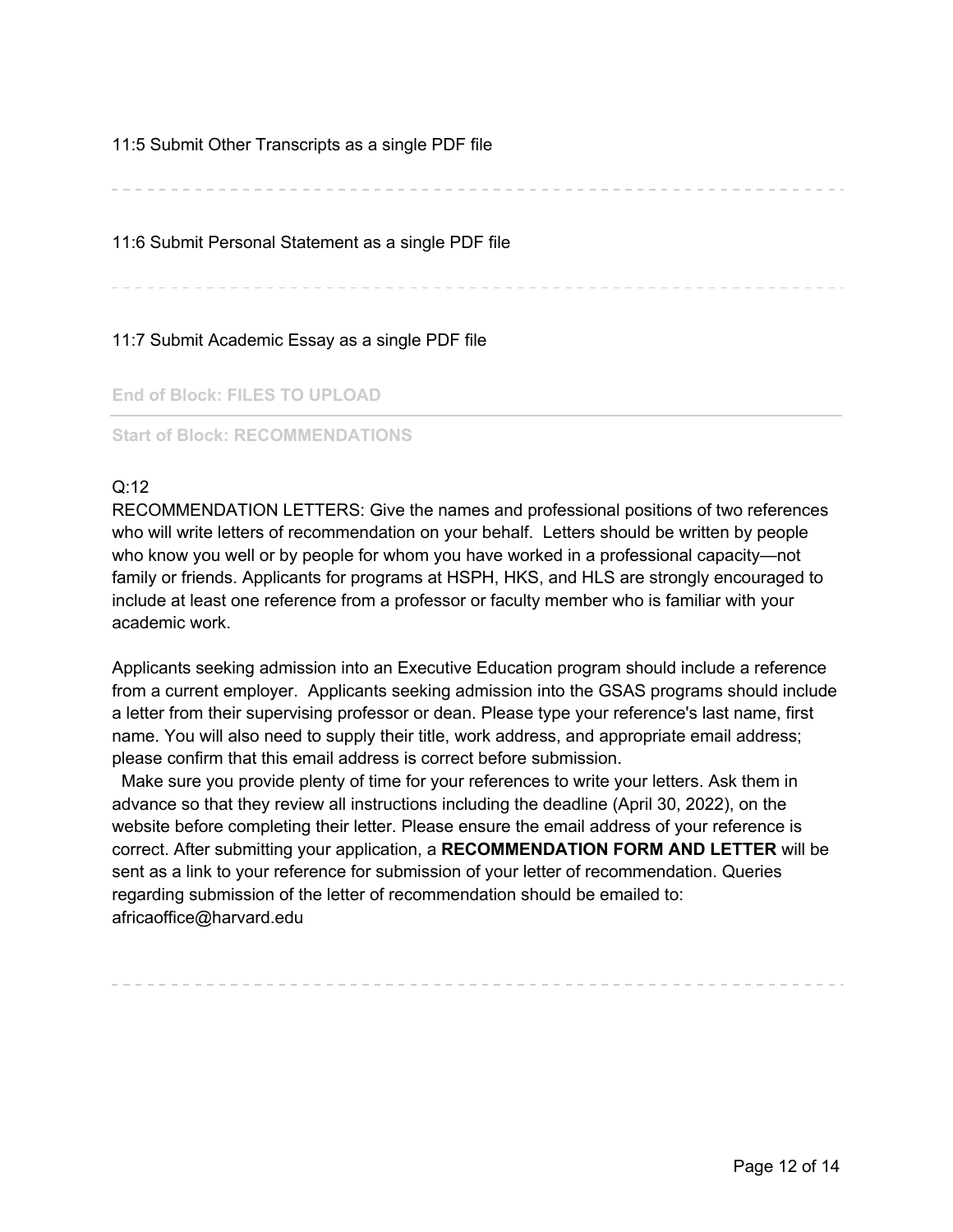#### 12:1 **First Reference**

| Title/Institution/Organization (2)   |  |
|--------------------------------------|--|
|                                      |  |
|                                      |  |
|                                      |  |
| 12:2 Second Reference                |  |
|                                      |  |
| Title/Institution/Organization (2)   |  |
|                                      |  |
|                                      |  |
| <b>End of Block: RECOMMENDATIONS</b> |  |
| <b>Start of Block: CONSENT</b>       |  |

Q:13 I certify that the information provided on this application and in any attached materials is accurate and complete to the best of my knowledge. I understand that it is my obligation to notify the Harvard South Africa Fellowship Program immediately if there are any changes in the information provided in this application. I understand that misrepresentation or omission may be the basis for denial of admission or dismissal from the Harvard South Africa Fellowship Program.

#### Q:14 **HSAFP applicant**

 $\bigcirc$  I Agree (1)

 $\bigcirc$  I Disagree (2)